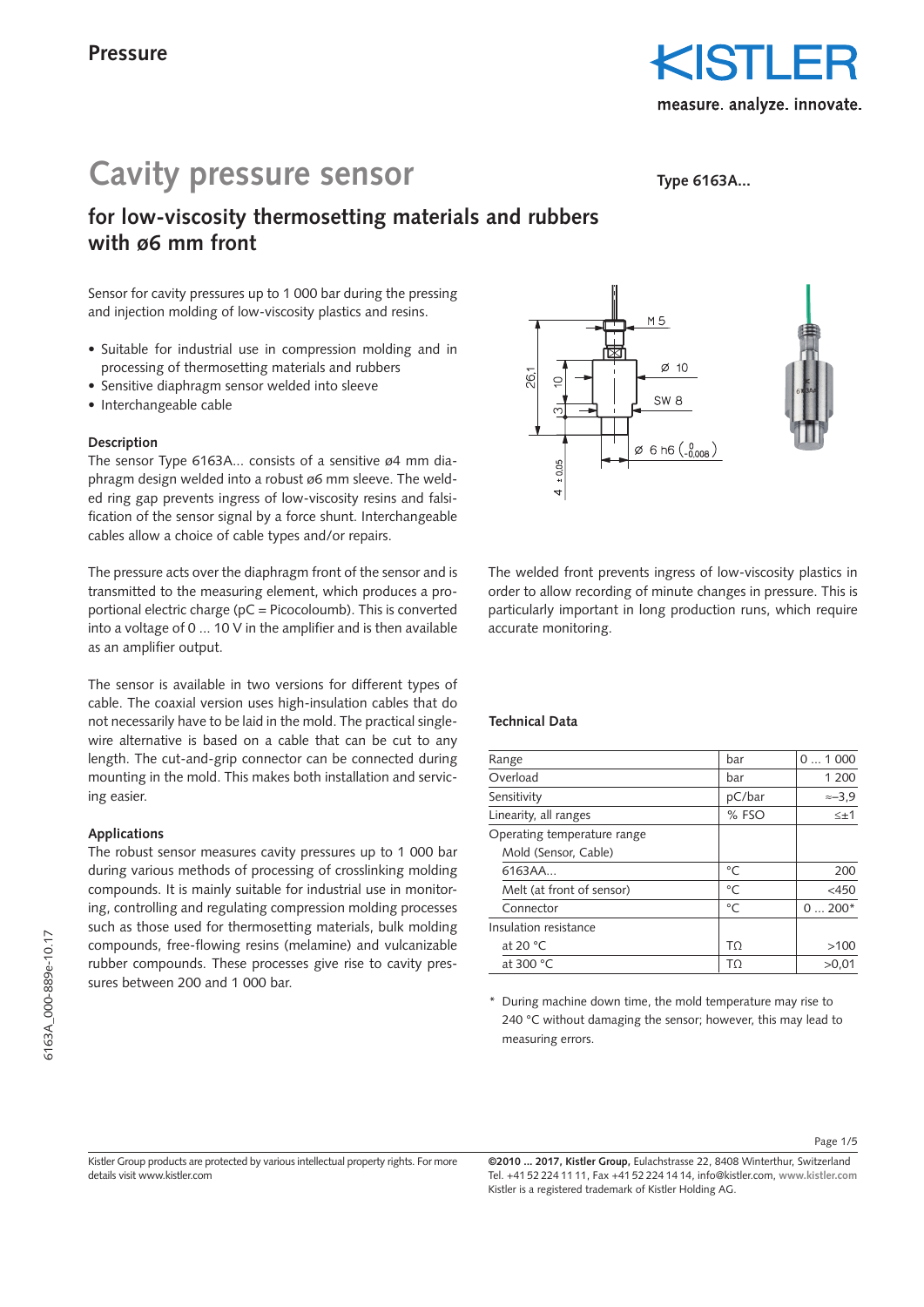# measure. analyze. innovate.

#### **Pressure Sensor Type 6163A... with coaxial cable**



#### **Installation**

The sensor is normally fixed in the mounting bore (Fig. 3) with the mounting nut (Type 6453), but a spacer sleeve (Type 6459) can also be used (Fig. 4).

The sensor front forms part of the cavity wall. The hole must therefore be adapted so that the sensor front comes exactly flush and leaves no impression on the molded part. The front cannot be re-machined, as this would damage the diaphragm.

The sensor is center aligned in the 6 H7 bore.

#### **Pressure Sensor Type 6163A...with Single Wire cable**



Kistler Group products are protected by various intellectual property rights. For more details visit www.kistler.com

**©2010 ... 2017, Kistler Group,** Eulachstrasse 22, 8408 Winterthur, Switzerland Tel. +41 52 224 11 11, Fax +41 52 224 14 14, info@kistler.com, **www.kistler.com** Kistler is a registered trademark of Kistler Holding AG.

Page 2/5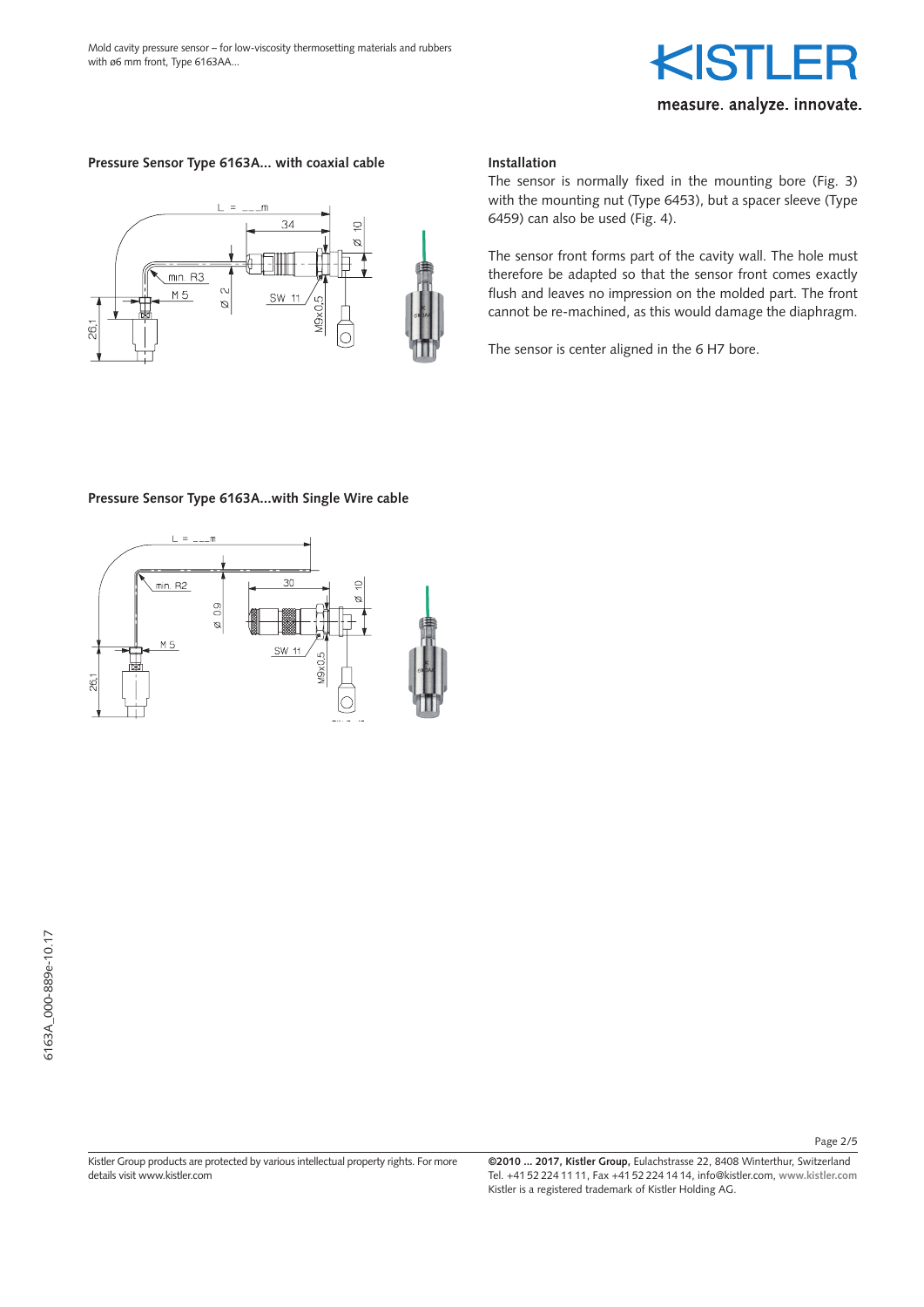

**Cable and amplifier for measuring chain with sensor Type 6163A...**

NT



Fig. 1: Sensor Type 6163A... with charge amplifier Type 5159A.



Cable Type 1667B... (BNC connector) Type 5159A



Type 5887A4...

Fig. 2: Sensor Type 6163A... with Monitoring System ComoNeo Type 5887...

Kistler Group products are protected by various intellectual property rights. For more details visit www.kistler.com  $\overline{a}$ <br>Sasar  $\overline{a}$ ni<br>in  $\frac{1}{\sqrt{1}}$ or<br>ell ir<br>ex

**©2010 ... 2017, Kistler Group,** Eulachstrasse 22, 8408 Winterthur, Switzerland Tel. +41 52 224 11 11, Fax +41 52 224 14 14, info@kistler.com, **www.kistler.com** Kistler is a registered trademark of Kistler Holding AG. 15" Comone Touch Display 15" Comone Touch Display 15" Comone Touch Display 15" Comone Touch Display 15" Comone Touch Display 15" Comone Touch Display 15" Comone Touch Display 15" Comone Touch Display 15" Comone Touch Displ

Page 3/5

Erstmals verwendet

 $\tilde{\mathcal{D}}$  derung Datum Ersatz für Massstab Kopie Datum Ersatz für Massstab Kopie Datum Ersatz für Massstab Kopie Datum Ersatz für Massstab Kopie Datum Ersatz für Massstab Kopie Datum Ersatz für Massstab Kopie Datum Ersa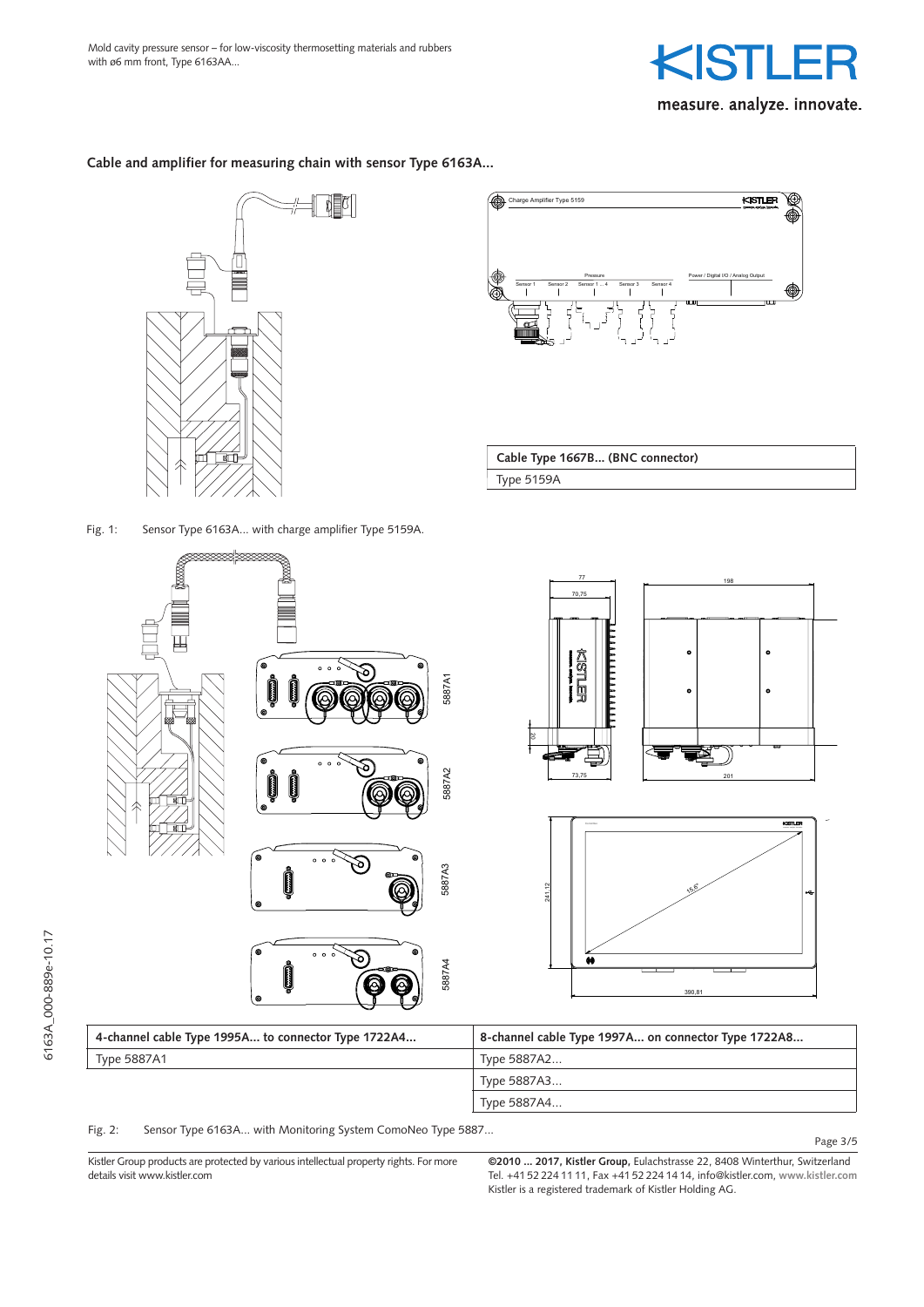

#### **Installation examples**





Fig. 4: Installation with spacer sleeve Type 6462



Fig. 5: Mounting plate (Art. No. 3.520.328)

Kistler Group products are protected by various intellectual property rights. For more details visit www.kistler.com



Fig. 3: Installation with mounting nut Type 6453 Fig. 6: Sensor, cable, mounting plate (Art. No. 3.520.328) and identification label (Art. No. 3.520.842)



Fig. 6: Connector (Type 1839)

Page 4/5

**©2010 ... 2017, Kistler Group,** Eulachstrasse 22, 8408 Winterthur, Switzerland Tel. +41 52 224 11 11, Fax +41 52 224 14 14, info@kistler.com, **www.kistler.com** Kistler is a registered trademark of Kistler Holding AG.